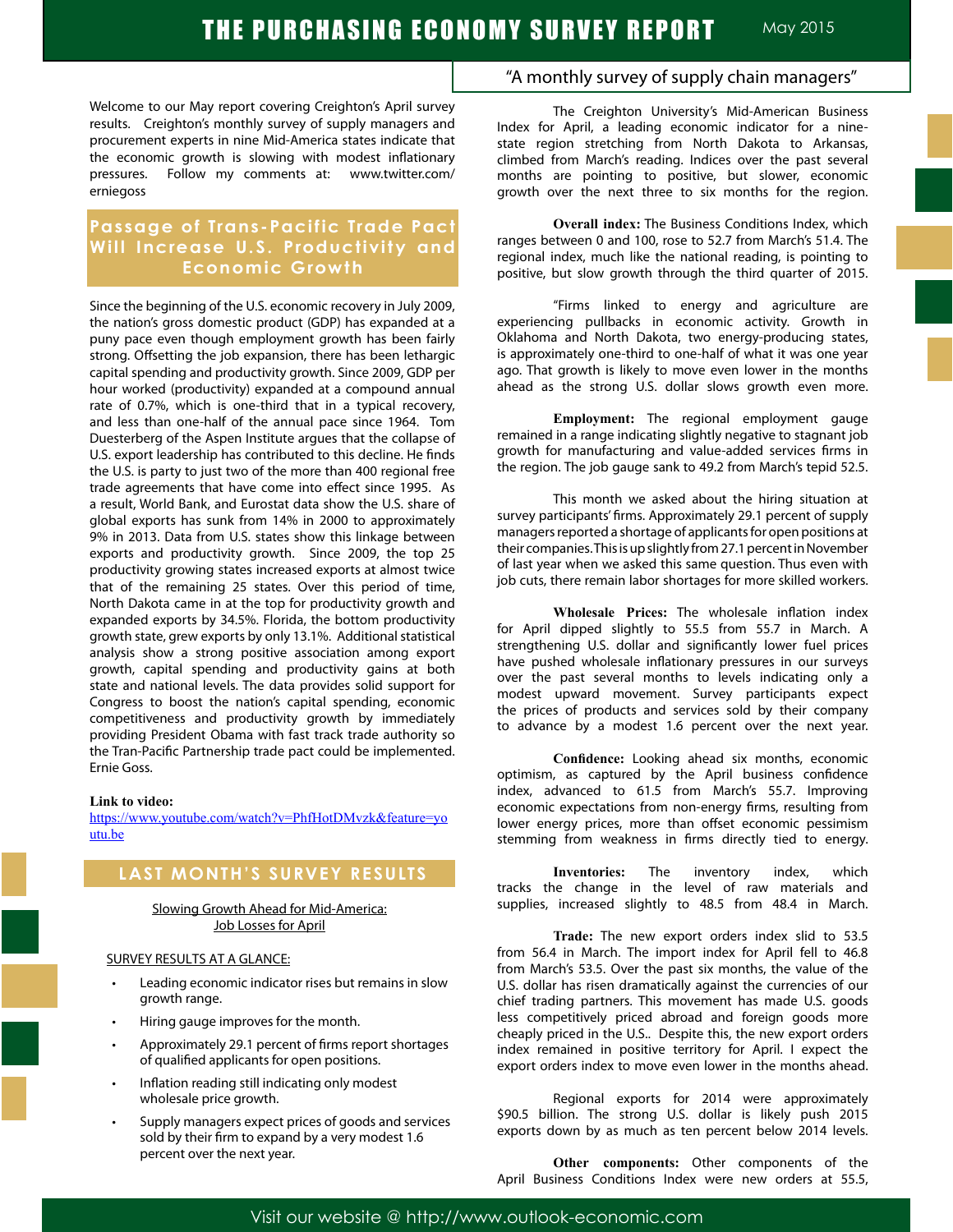## "A monthly survey of supply chain managers"



### down from 60.2 in March; production or sales improved to 57.3 from March's 41.8; and delivery speed of raw materials and supplies decreased to 53.2 from last month's 54.0.

The Creighton Economic Forecasting Group has conducted the monthly survey of supply managers in nine states since 1994 to produce leading economic indicators of the Mid-America economy. States included in the survey are Arkansas, Iowa, Kansas, Minnesota, Missouri, Nebraska, North Dakota, Oklahoma and South Dakota.

The forecasting group's overall index, referred to as the Business Conditions Index, ranges between 0 and 100. An index greater than 50 indicates an expansionary economy over the course of the next three to six months. The Business Conditions Index is a mathematical average of indices for new orders, production or sales, employment, inventories and delivery lead time. This is the same methodology used by the National Institute for Supply Management, formerly the Purchasing Management Association, since 1931.

# **MID-AMERICA STATES**

#### ARKANSAS

The April overall index, or leading economic indicator for Arkansas, slipped to 53.6 from March's regional high of 54.9. Components of the index from the monthly survey of supply managers were new orders at 55.2, production or sales at 58.2, delivery lead time at 55.6, inventories at 49.3, and employment at 50.0. The state's exports have declined for 2013 and again for 2014 to \$6.9 billion. The strong U.S. dollar will push 2015 exports even lower. Durable goods manufacturers have been experiencing much stronger economic conditions than nondurable goods producers in the state.

#### IOWA

Iowa's Business Conditions Index advanced to 53.3 from 51.6 in March. Components of the index from the monthly survey were new orders at 56.1, production or sales at 55.4, delivery lead time at 53.7, employment at 49.7, and inventories at 51.4. Iowa's exports peaked at \$15.1 billion in 2014. Our survey results indicate that Iowa international sales will weaken for 2015. I expect the stronger U.S. dollar to negatively affect one of Iowa's chief exports, agricultural equipment, for the rest of year. This will slow overall state growth for the remainder of the year. Even so, I expect state economic growth to remain positive for 2015, but well below 2014's rate.

#### KANSAS

The Kansas Business Conditions Index for April expanded to 51.2 from March's 50.7. Components of the leading economic indicator from the monthly survey of supply managers were new orders at 53.9, production or sales at 55.6, delivery lead time at 51.6, employment at 47.8, and inventories at 47.1. Kansas's export sales are highly volatile. They peaked in 2013 and declined in 2014. I expect 2015 export sales to come in even weaker than 2014 sales. Nonetheless state growth for 2015 will remain positive, but down from that achieved in 2014 for the same period of time.

#### **MINNESOTA**

Last month, the Minnesota Business Conditions Index, fell to growth neutral. The overall index for April increased slightly to 51.3 from March's 50.0. Components of the index from the April survey of supply managers were new orders at 55.6, production or sales at 55.7, delivery lead time at 51.7, inventories at 47.5, and employment at 47.9. Minnesota's export sales reached a record high of over \$21.3 billion in 2014. I expect the strong U.S. dollar and slow global growth to push Minnesota's 2015 export growth into negative territory. Even so, the state economy will continue to expand, but at a slower pace than for the same period in 2014.

- The nation added 223,000 for April and the unemploym rate fell to 5.4%.
- From February 2014 to February 2015 according to Case-Shiller home price index advanced by 4.2%, a very healthy reading.
- The number of persons employed part time for econor reasons (sometimes referred to as involuntary part-times workers) was down by 880,000 from a year earlier.

#### MISSOURI

The April Business Conditions Index for Missouri rose to 54.4 from 52.1 in March. Components of the index from the survey of supply managers were new orders at 55.8, production or sales at 59.1, delivery lead time at 54.3, inventories at 50.0, and employment at 52.2. Missouri's exports expanded by more than nine percent for 2014 to \$14.9 billion. The strong dollar will reduce Missouri exports and state economic growth for 2015 below that achieved in 2014. Even so, the state will add jobs at a positive but slow pace in 2015.

#### **NEBRASKA**

- U.S. job gains for were revised down from the original 126,000 to 85,000.
- The Creighton and National purchasing management indices (PMIs) for April were in a range indicating or modest gains in economic activities for the next months.
- The U.S. trade deficit for March jumped to a  $6\frac{1}{2}$  high \$51.4billion.
- Retail and food services sales for March were only 1. higher over March 2014. The gain should be abo 2.5% to be considered healthy.
- The nation's consumer price index declined by 0. between March 2014 and March 2015. This is indica that merchants have little pricing power.

- Greek and Puerto Rico bond defaults: The next month or two will be crucial for these high risks bon A default by either, especially Greek bonds, would pu the U.S. dollar higher and slow U.S. exports and over U.S. growth. However, it would push U.S. interest rates lower.
- Wage growth: On Friday June 5, the U.S. Bureau Labor Statistics (BLS) will release hourly wage growth numbers. Another healthy monthly gain, above 0.2%, will "seal the deal" for a Federal Reserve rate hike this June.
- **PMIs:** On June 1, Creighton and the National Institu for Supply Management will release regional and nation PMIs for May. Readings below 50.0 will be very bear economic signals. Readings above April's tepid indic will be bullish.

For the 17th straight month, Nebraska's Business Conditions Index remained above growth neutral 50.0. The leading economic indicator for April climbed to a regional high of 54.6 from March's 51.8. Components of the index were new orders at 55.2, production or sales at 59.3, delivery lead time at 55.1, inventories at 50.2, and employment at 53.4. Nebraska's exports expanded by more than six percent to a record high of \$7.9 billion for 2014. The strong U.S. dollar will push 2015 export growth into negative territory even as the overall state economy grows, but at a slower pace than in 2014. Durable goods manufacturing shed economic activity for the month.

#### NORTH DAKOTA

North Dakota's leading economic indicator for April climbed to a level pointing to positive, but much slower, economic growth in the next three to six months. The Business Conditions Index declined to 51.6 from a revised 53.2 in March. Components of the overall index from the monthly survey of supply managers were new orders at 55.6, production or sales at 56.4, delivery lead time at 52.0, employment at 45.6, and inventories at 47.4. North Dakota's 2014 exports expanded by almost 42 percent from a year earlier to a record \$5.3 billion. The downturn in energy prices, and the strong U.S. dollar will all reduce export growth by double digits for 2015. Overall state growth will remain positive for the next three to six months, but off significantly from the same period in 2014.

#### **OKLAHOMA**

|                                                                | "A monthly survey of supply chain managers"                                                                                                                                                                                                                                                                                                                                                                                                                                                                                                                                                                                                                                                                                                                                                                                                                                                                                                                                                                                                                    |
|----------------------------------------------------------------|----------------------------------------------------------------------------------------------------------------------------------------------------------------------------------------------------------------------------------------------------------------------------------------------------------------------------------------------------------------------------------------------------------------------------------------------------------------------------------------------------------------------------------------------------------------------------------------------------------------------------------------------------------------------------------------------------------------------------------------------------------------------------------------------------------------------------------------------------------------------------------------------------------------------------------------------------------------------------------------------------------------------------------------------------------------|
| savings.<br>ent<br>the<br>ery                                  | Retail trade numbers, though still not strong, to improve<br>a bit as consumers begin to spend some of their energy<br>I expect a U.S stock market downward adjustment<br>in the months ahead as somewhat weaker profits, a<br>stronger U.S. dollar and slightly higher interest rates put<br>downward pressures on price/earnings multiples.                                                                                                                                                                                                                                                                                                                                                                                                                                                                                                                                                                                                                                                                                                                  |
| <b>OTHER REPORTS:</b><br>mic                                   |                                                                                                                                                                                                                                                                                                                                                                                                                                                                                                                                                                                                                                                                                                                                                                                                                                                                                                                                                                                                                                                                |
| me<br>inal<br>ent<br>nly<br>3-6<br>າ of<br>3%                  | The Conference Board. (May 2015): Global Growth Is<br>Not Gaining Much Traction: Volatility Will Prevail. "The<br>last two months have been increasingly challenging<br>for the global economy, leading to some significant<br>adjustments in The Conference Board Global Economic<br>Outlook. The changes are to a large extent the result of<br>greater volatility and uncertainty, and they present a<br>higher risk for the global economy in 2015. The rapid<br>decline in oil prices, quick adjustments in exchange<br>rates (with the US dollar appreciating and weakening of<br>most other currencies, notably the euro), and the new<br>quantitative easing program of the ECB are just a few<br>examples of the economic factors at play. In addition,<br>there is increased geopolitical uncertainty related to<br>the Russia-Ukraine and Middle East conflicts, as well<br>as increased concern about the economic and political<br>future of the Euro Area and European Union. As a result,<br>we made some significant adjustments to the global |
| ove<br>1%<br>ıtes                                              | economic outlook for 2015 released in November. While<br>the overall global real GDP growth average is projected to<br>be 3.3 percent - remaining slightly below the 3.4 percent<br>we projected last November -, the global average reflects                                                                                                                                                                                                                                                                                                                                                                                                                                                                                                                                                                                                                                                                                                                                                                                                                  |
|                                                                | a combination of upsides and downsides."<br><b>Goss Eggs</b>                                                                                                                                                                                                                                                                                                                                                                                                                                                                                                                                                                                                                                                                                                                                                                                                                                                                                                                                                                                                   |
| ext                                                            | (Recent Dumb Economic Moves)                                                                                                                                                                                                                                                                                                                                                                                                                                                                                                                                                                                                                                                                                                                                                                                                                                                                                                                                                                                                                                   |
| ıds.<br>ush<br>rall<br>ites<br>ı of<br>vth<br>the U.S. dollar. | Senator Rob Portman (R) from Ohio jettisoned economic<br>principles in favor of reelection politics by campaigning<br>against giving the President "fast track" trade authority.<br>He is insisting on an amendment that adds currency<br>manipulation as an excuse to trigger economic protection<br>via tariffs. By his reckoning, our own Federal Reserve<br>should be found guilty of managing or manipulating                                                                                                                                                                                                                                                                                                                                                                                                                                                                                                                                                                                                                                             |

The Business Conditions Index for Oklahoma sank for April, but still signals positive, slow growth in the next three to six months. The index for April decreased to 50.8 from 51.6 in March. Components of the April survey of supply managers were new orders at 53.5, production or sales at 55.2, delivery lead time at 51.2, inventories at 45.6, and employment at 48.7. After reaching a record high of \$6.9 billion in 2013, Oklahoma's exports declined by almost nine percent for 2014. I expect a double-digit decline in state exports for 2015 stemming from lower energy prices and a strong dollar. This will reduce 2015 growth well below that experienced in 2014.

#### SOUTH DAKOTA

After moving below growth neutral in November of 2012, South Dakota's leading economic indicator has been above growth neutral 50.0 each month since. The Business Conditions Index, from the monthly survey of supply managers, rose to 54.2 from 50.9 in March. Components of the overall index for April were new orders at 57.1, production or sales at 58.9, delivery lead time at 54.6, inventories at 49.8, and employment at 50.6. South Dakota exports for 2014 were \$1.6 billion and down from record exports of \$1.7 billion achieved in 2008. I expect the strong U.S. dollar to push 2015 exports ten percent below their 2014 levels and slow overall growth below that achieved in 2014.

# **THE BULLISH NEWS**

# **THE BEARISH NEWS**

# **WHAT TO WATCH**

#### FROM GOSS:

ľ

- • I expect reports from supply managers on June 1 to indicate slower growth in the months ahead.
- • I expect the nation's trade deficit to continue to deteriorate as U.S. exports decline.

Survey results for May will be released on the first business day of next month, June 1.

| ıte | Follow Goss on twitter at http://twitter.com/erniegoss  |
|-----|---------------------------------------------------------|
| าal | For historical data and forecasts visit our website at: |
| ish | http://www2.creighton.edu/business/economicoutlook/     |
| es: | www.ernestgoss.com                                      |